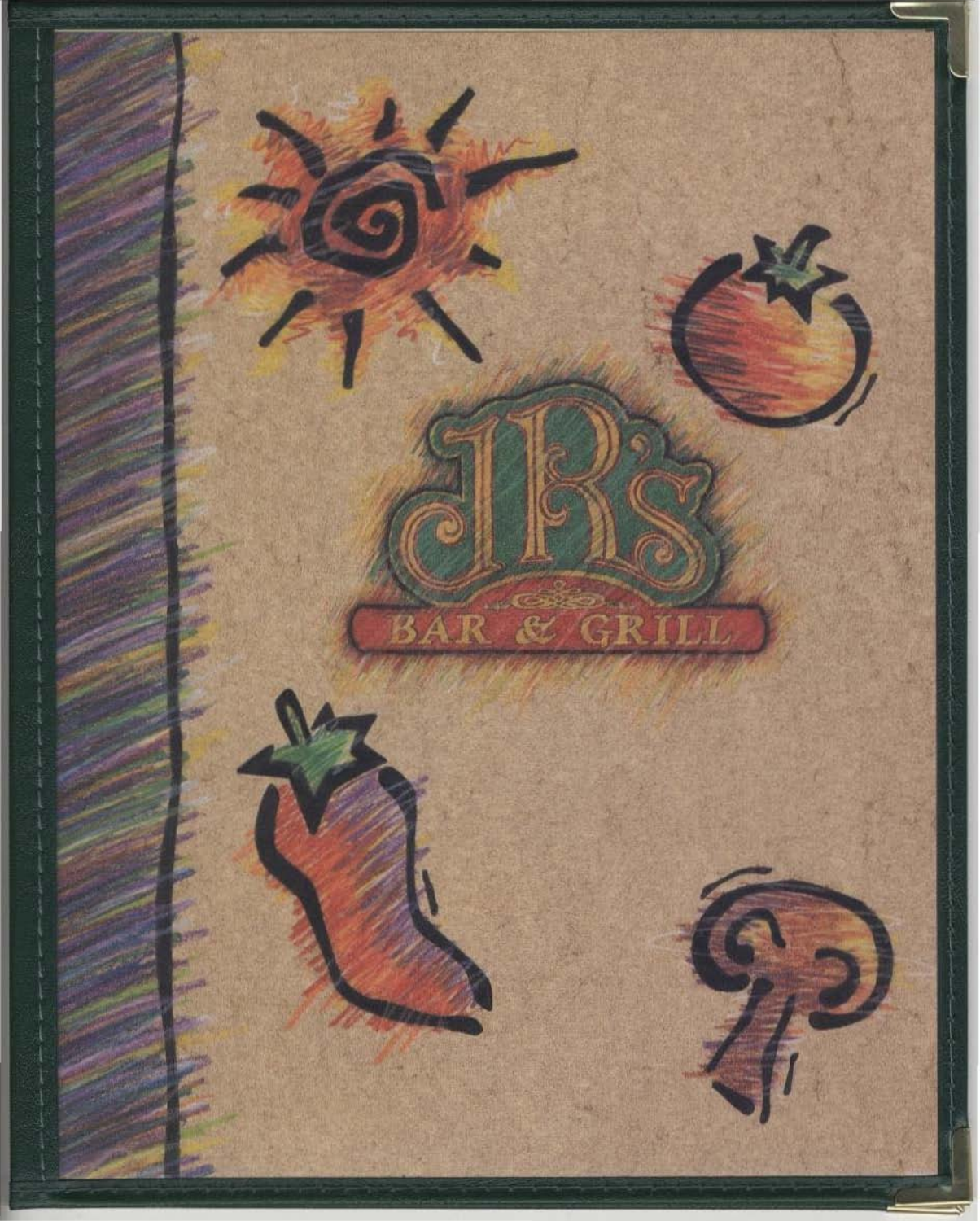Appetizers & Salads

Oyster Shooters 1.25 each

Bay Shrimp Shooters .99 each

### Northwest Oyster Salad 6.75 Pan-Fried Oysters, Diced Tomatoes and

Cucumbers with a Sweet Wasabi Vinaigrette

Calamari Fritti 4.95 Deep-Fried and Served with Lemon-Basil Aïoli

Slough of Sliders 4.95 Four Mini Burgers Served with Two Dipping Sauces

# Spinach Salad 5.95

Fresh Spinach Leaves, Mushrooms, Artichoke Hearts, Tomatoes, Avocado and Asiago Cheese Tossed in a Light Feta Cheese Vinalgrette Dressing and Served on a Mushroom Pancake

Stuffed Portobello Mushroom 5.95 Stuffed with Herb Cream Cheese, Lightly Breaded and Served on a Bed of Pamodoro

Spicy Chile Rock Shrimp 5.95 Seared Rock Shrimp in a Sweet Chile Glaze Served with Avocado Salsa

Tossed Caesar Salad 3.95 With Chicken or Bay Shrimp 5.25

House Salad 1.75

#### Bowl of Buffalo Chili 4.25

# Alfonso's Tostada Salad 6.75

A Large Flour Tortilla Bowl Filled with Crisp Salad Greens, Tomatoes, Green Onions, Olives, Jack and Cheddar Cheese and Salsa, Topped with Sour Cream and Guacamole. Served with Your Choice of Bay Shrimp, Rotisserie Chicken or Broiled Beefsteak

**Brick Oven Quesadillas** 

With Jack Cheese and Green Chiles 3.25 With Jack Cheese and Rotisserie Garlic Chicken 4.95

# **Prairie Fire Drumettes**

Served with Blue Cheese Dipping Sauce 1/2 Pound 3.95 1 Pound 5.95

Sandwiches

Served With Your Choice of Vegetable Chips, Natural-Cut French Fries or Potato Salad

# Rotisserie Deli Sandwiches 4.95

Select Roasted Turkey, Ham or Beef with Jack, Cheddar or Swiss on Your Choice of Freshly Baked Breads. Enjoy a Half Sandwich and Cup of Soup for the Same Price

#### Italian Meat Loaf 5.25

Herbed, Oven-Baked Meat Loaf with Sweet Pomodoro Sauce, Served on a French Roll

Smoked Turkey Reuben 5.75 Thinly Sliced Smoked Tiarkey with Sunss Cheese, Coleslaw, and Thousand Island Dressing

# Gold Country Club 5.75

Thinly Sliced Smoked Turkey Breast, Tomatoes, Bermuda Onions, Sprouts, Avocado and Jack Cheese Served on a Flaky Croissant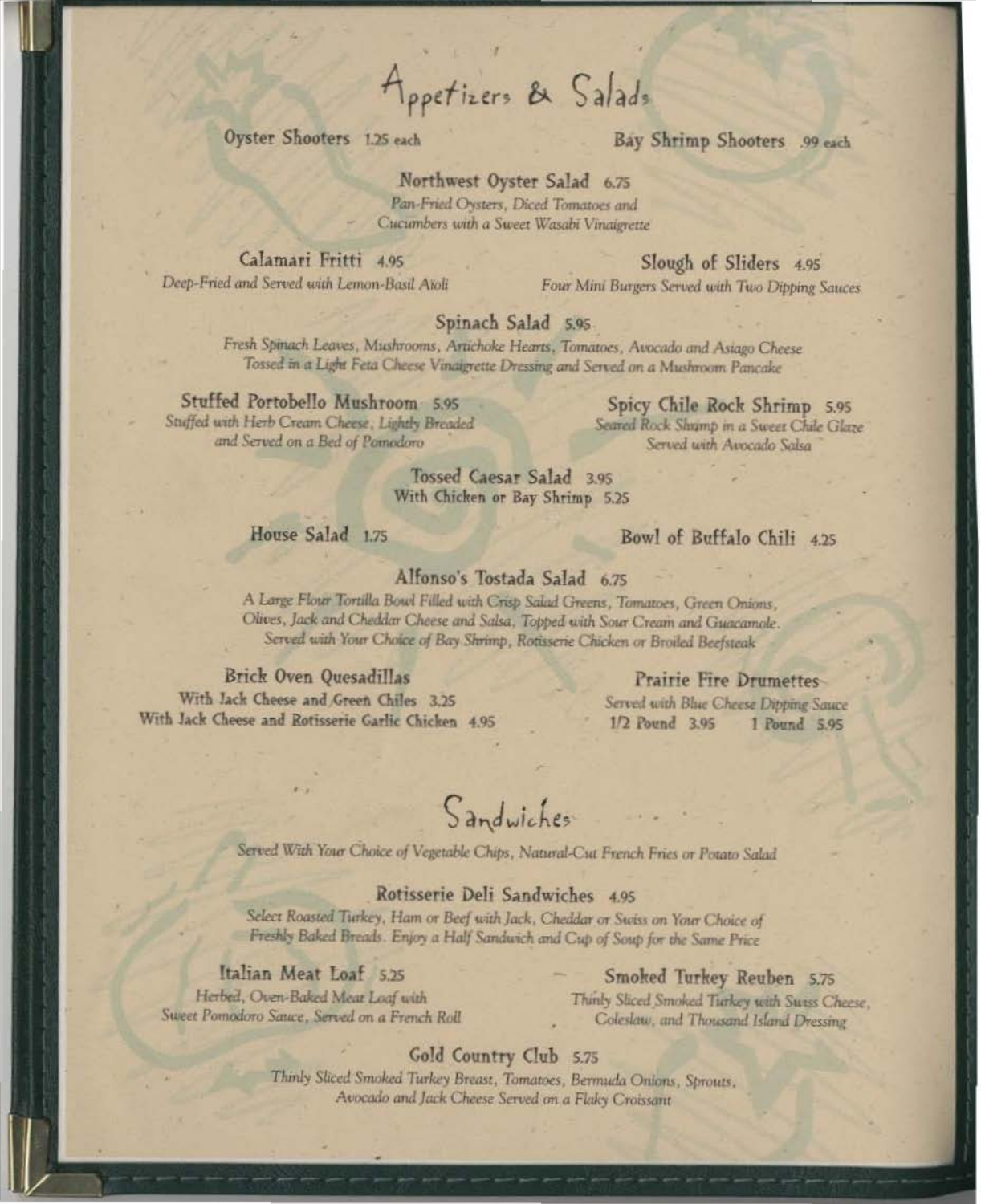# Burgers in Things

Served with Sliced Bermuda Onion, Tomatoes, Leaf Lettuce and Onion Straws with Your Choice of Natural-Cut French Fries, Vegetable Chips or Potato Salad

#### Buffalo Bill Burger 6.95

Lean Ground Buffalo Patty with BBQ Sauce and Peppered Bacon Served on a Kaiser Roll

# Southwestern Chicken Sandwich 6.25

Grilled Skinless Breast of Chicken with Green Chiles, Pepper-Jack Cheese and Avocado Served on a Kaiser Roll

#### J.R.'s Mondo Burger 6.95

One-Half Pound Ground Beef Patty with a Fried Egg. Peppered Bacon, Green Chiles and Cheddar Cheese Served on a Kaiser Roll

#### Veggie Burger 5.25

Vegetarian Burger Patty with Marinated Red Onions Served on a Whole Wheat Kaiser Roll With Mushrooms and Cheese 5.75

## Roasted Garlic Burger 5.50

One-Half Pound Beef Patty Laced with Fresh-Roasted Garlic with Jack Cheese

# Chili Burger 6.50

One-Half Pound Beef Patty Smothered in Buffalo Chili and Topped with Cheese

Brick Oven-Fired Pizzas

Each Pizza is Handmade with Gourmet-Flavored Dough from Our Bakery, Then Topped with a Blend of Mozzarella, Fontina and Provolone Cheeses. Sauces Include Italian Pomodoro or Pesto. All Pizzas are 10"

#### Create Your Own Pizza 7.95 With Your Choice of Sauces and a Selection of Three Toppings

Toppings Include: Roasted Garlic, Artichoke Hearts, Wild Mushrooms, Olives, Pepperoni, Italian Sausage, Rotisserie Chicken, Roma Tomatoes or Grilled Sirloin

Urban Cowboy 7.95 Roasted Garlic, Olives, Sun-Dried Tomatoes, Artichoke Hearts and Basil Pesto

Northwestern 8.25 Sweet Rock Shrimp, Peppers, Leeks, and Sun-Dried Tomato Pesto

Pollo Loco 8.25 Rotisserie-Roasted Chicken, Olives and Wild Mushrooms with Garlic-Infused Olive Oil